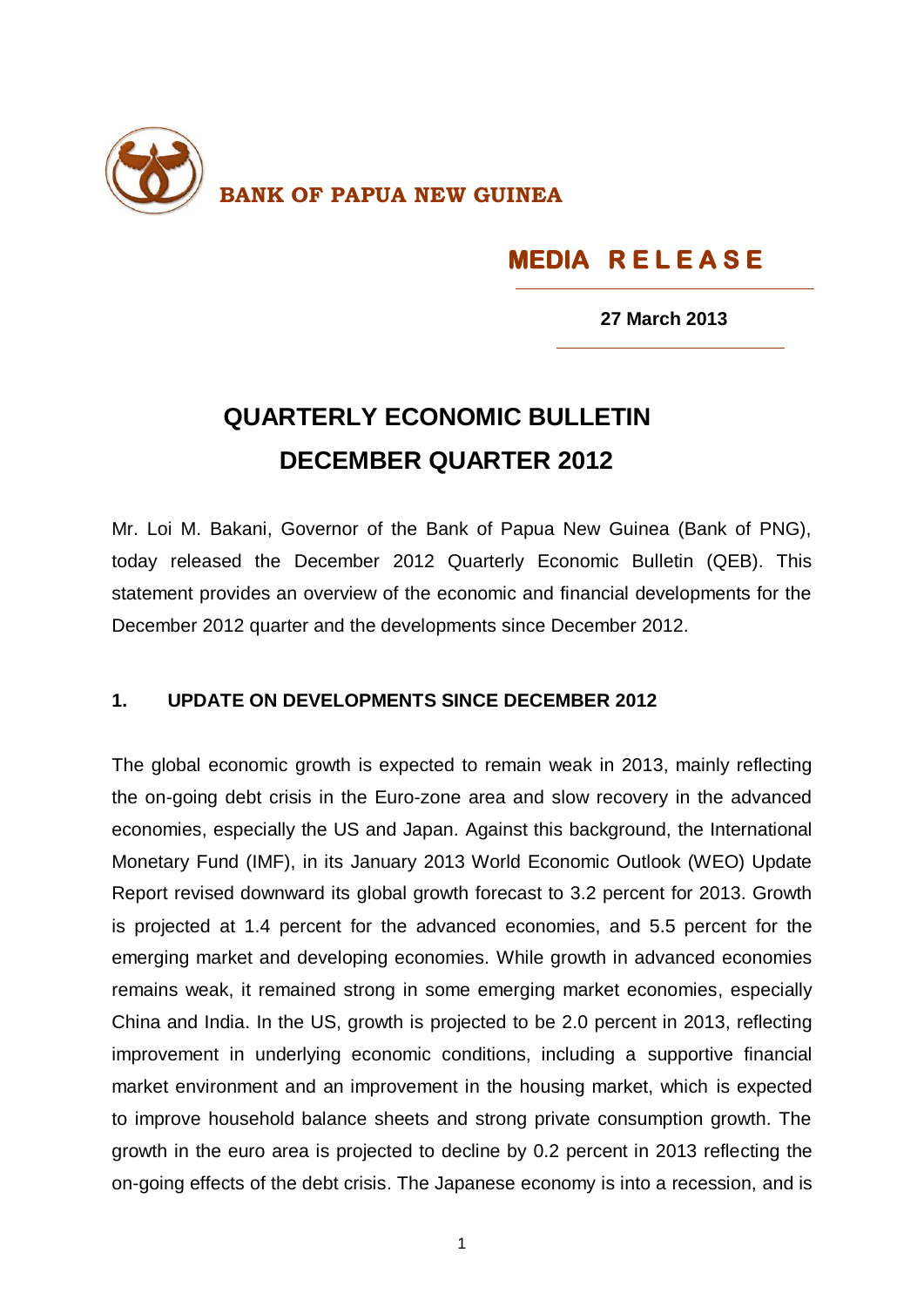expected to recover in 2013 with growth projected at 1.2 percent. Given this outlook, the downside risks remain significant, with slow recovery in the Japanese economy, renewed setbacks in the euro area and risks of excessive near-term fiscal consolidation in the United States.

IMF forecast on global demand remains weak and hence, commodity prices are projected to remain low in 2013. Against this background, Governor Bakani mentioned that the prices of agricultural and mineral export commodities will continue to trend downward in 2013, while crude oil prices remain volatile. The international price of crude oil decreased modestly to below US\$91 per barrel in early March due to indications that oil markets are over supplied, fall in demand from China, cuts in US Government spending and a drop in sentiment on euro area recovery. The slowdown in the global economy and decline in commodity prices will impact adversely on PNG's exports. This, combined with high import demand would exert downward pressure on the exchange rate.

Global inflation is expected to remain low on the back of weak global demand. The IMF projected inflation of 1.6 percent in advanced economies and 6.1 percent in developing economies for 2013. International food prices have remained unchanged at 210 points in January 2013, the lowest index since June 2012. Low foreign inflation can have a favorable impact on the domestic economy, however, the Governor raised the concern that the high import demand is currently exerting downward pressure on the kina exchange rate and the Bank of PNG is mindful of its potential effect to drive domestic prices up in 2013.

Governor Bakani also noted that the winding down of the construction phase of the PNG Liquefied Natural Gas (LNG) project will likely affect economic growth and employment. All the sectors which benefited from the spin-off activities of the LNG project will be affected. On the other hand, the winding down will free up a lot of resources, including manpower and capital goods, which can be utilised in other sectors of the economy to maintain the momentum of economic activity. The strong level of investment in the non-mineral private sector, combined with the Government's fiscal stimulus in the 2013 budget is expected to partly offset the decline in activity as the PNG-LNG Project winds down.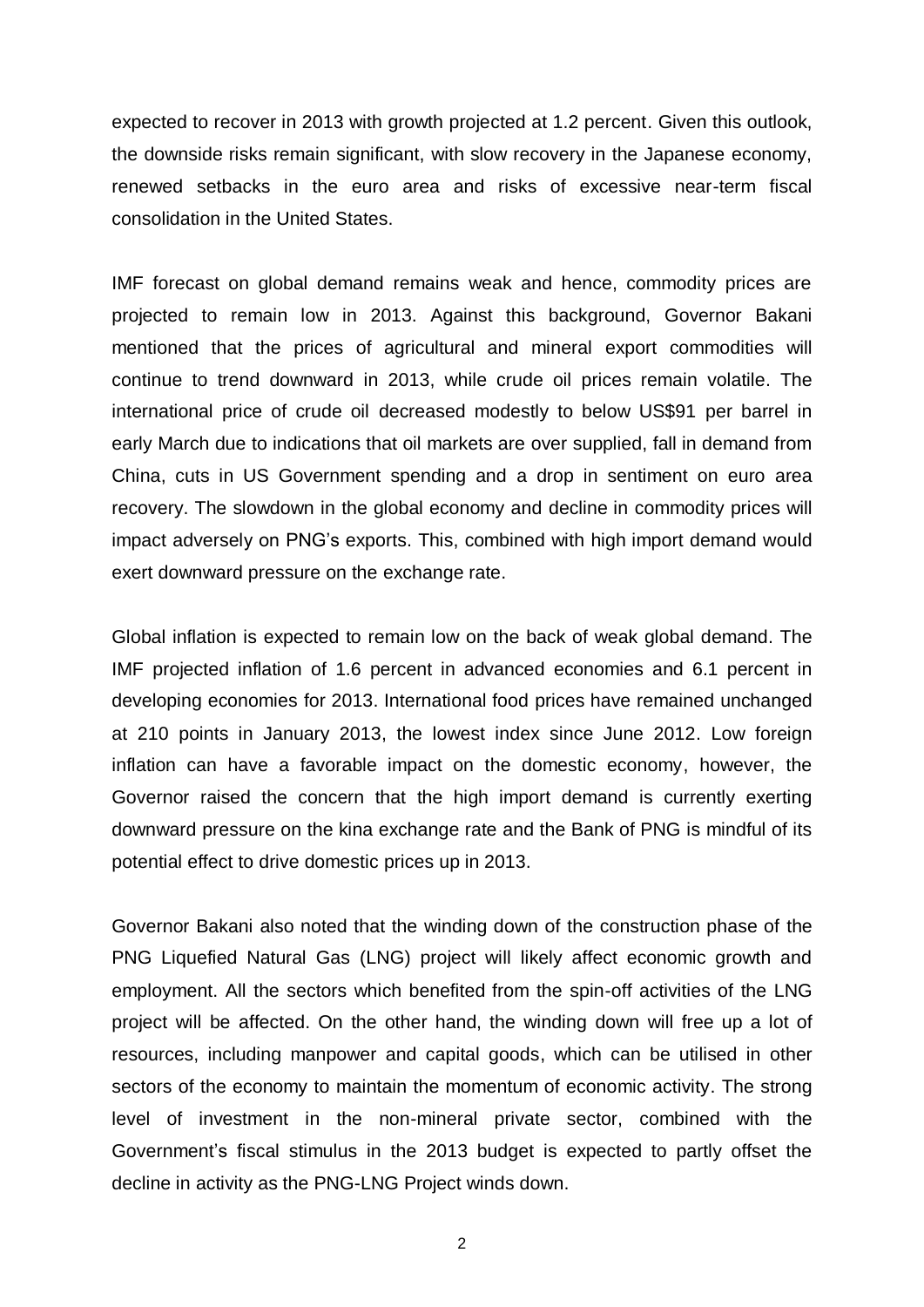Governor highlighted that the 2013 budget is very ambitious, which aims to drive economic growth by rehabilitating major infrastructures and investing significantly in priority areas such as education, health and agriculture as well as to other sectors of the economy. This will also involve significant funding to the provincial and local level governments. While this is a commendable undertaking to shift resources to the rural majority, Governor Bakani cautioned that implementation capacity at lower levels of Government is still a major concern. Lack of capacity to spend efficiently and effectively can result in mismanagement of scarce resources.

Given the low inflation outcome in the December quarter of 2012, the Bank of PNG eased its monetary policy stance by reducing the Kina Facility Rate (KFR) by 50 basis points to 6.25 percent in March 2013. However, the upside risk to inflation associated with the depreciation of the kina exchange rate resulting from the high import demand and the imposition of tariff will exert inflationary pressures in 2013.

The daily average kina exchange rate depreciated against the US dollar, euro and Australian dollar, while it appreciated against the pound sterling and the Japanese ven. As at the 20<sup>th</sup> of March 2013, it depreciated by 1.0 percent against the US dollar to 0.4685, 1.0 percent against the Australian dollar to 0.4514 and 3.1 percent against the euro to 0.3638. The kina appreciated by 2.0 percent against the pound sterling to 0.3106 and 11.9 percent against the yen to 44.5300. The depreciation of the kina exchange rate against the US dollar, euro, and the Australian dollar was mainly attributed to high import demand, lower foreign exchange inflows and the appreciation of the US dollar, while the appreciation against the pound sterling and yen mainly reflected cross currency movements.

The level of gross foreign exchange reserves declined to K7, 962.4 (US\$3,766.2) million as at  $25<sup>th</sup>$  of March 2013, from K8340.8 (US\$4,007.8) at the end of December 2012.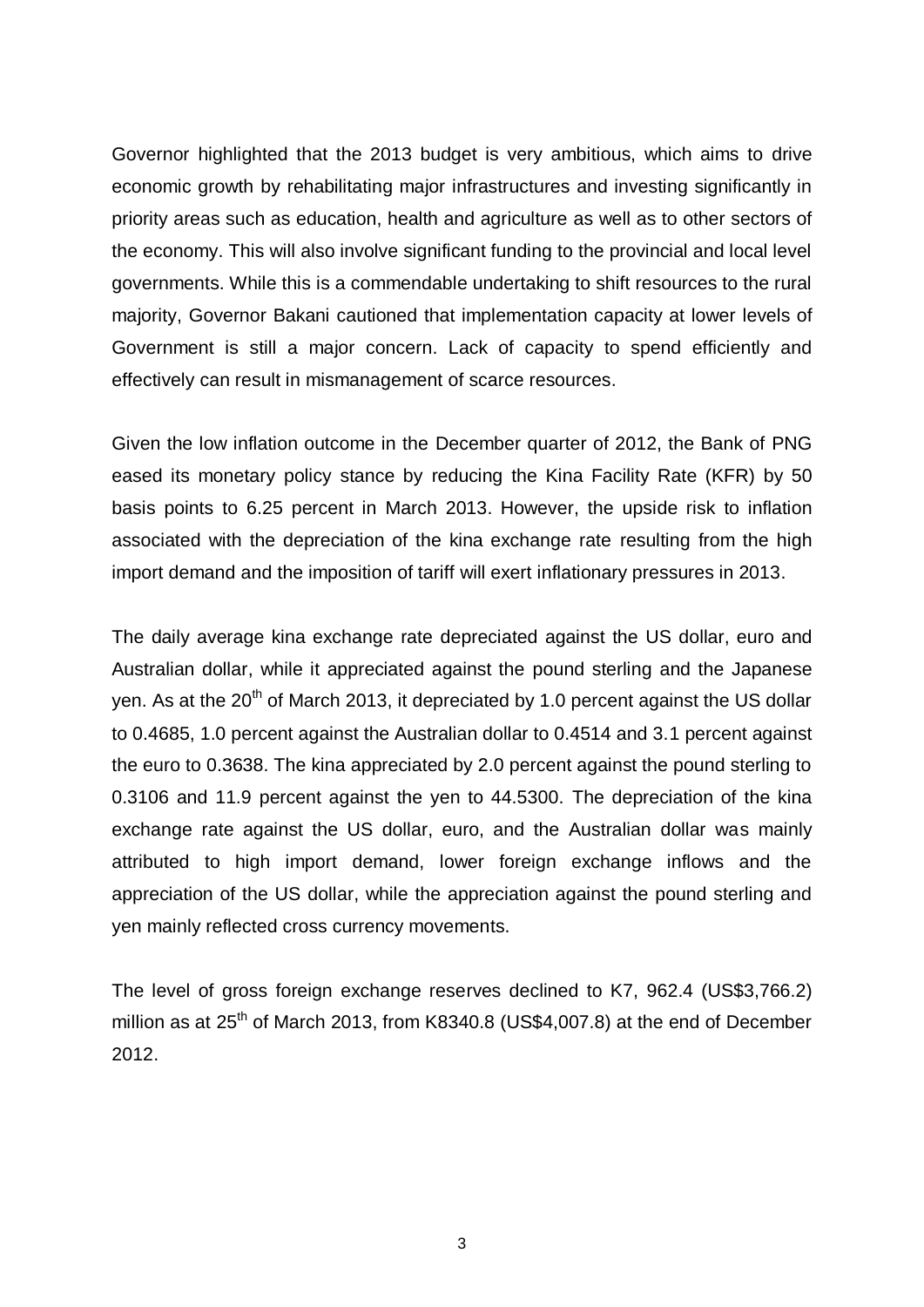## **2. OVERVIEW OF THE DEVELOPMENTS IN THE DECEMBER QUARTER OF 2012**

Economic indicators available to the Bank of Papua New Guinea (the Bank) show that growth in economic activity in the domestic economy continued to be strong in 2012. However, there are signs pointing to an easing in the spin-off effect from the construction phase of the PNG Liquefied Natural Gas (LNG) project to the nonmineral private sector. The growth was primarily driven by the LNG project, Government spending in key sectors of the economy, stable growth in commercial banks credit to the private sector and business activity in the non-mineral private sector. These contributed to an increase in the level of employment in the private sector in 2012. With low global demand, due to the adverse effects of the sovereign debt crisis in the Euro-area and the slowdown in some advanced economies, the international commodity prices for PNG's major exports declined. This, combined with higher import demand resulted in a significant balance of payments deficit for 2012. In the December quarter of 2012, the Trade Weighted Index (TWI) exchange rate depreciated as the Australian dollar appreciated against the US dollar and the kina. Inflation was 1.6 percent in 2012, compared to 6.9 percent in 2011, attributable to lower imported inflation and the pass-through effect of the appreciation of the kina in the first half of the year on domestic prices. In response to the lower inflation outcome for 2012 and to support economic activity, the Bank of PNG maintained its stance of monetary policy throughout the December quarter after the last reduction in the Kina Facility Rate (KFR) in September 2012.

Data from the Bank's Business Liaison Survey (BLS) show that the total nominal value of sales in the private sector declined by 0.4 percent in the September quarter of 2012, compared to a decline of 2.7 percent in the June quarter. Excluding the mineral sector, sales increased by 3.1 percent in the September quarter of 2012. Sales declined in the agriculture/forestry/fisheries, wholesale and mineral sectors, while the building and construction, retail, manufacturing, transportation and financial/business and other services sectors experienced increases. By region, Highlands and Morobe recorded declines, while Southern, Islands, Momase and National Capital District (NCD) experienced increases. Over the twelve months to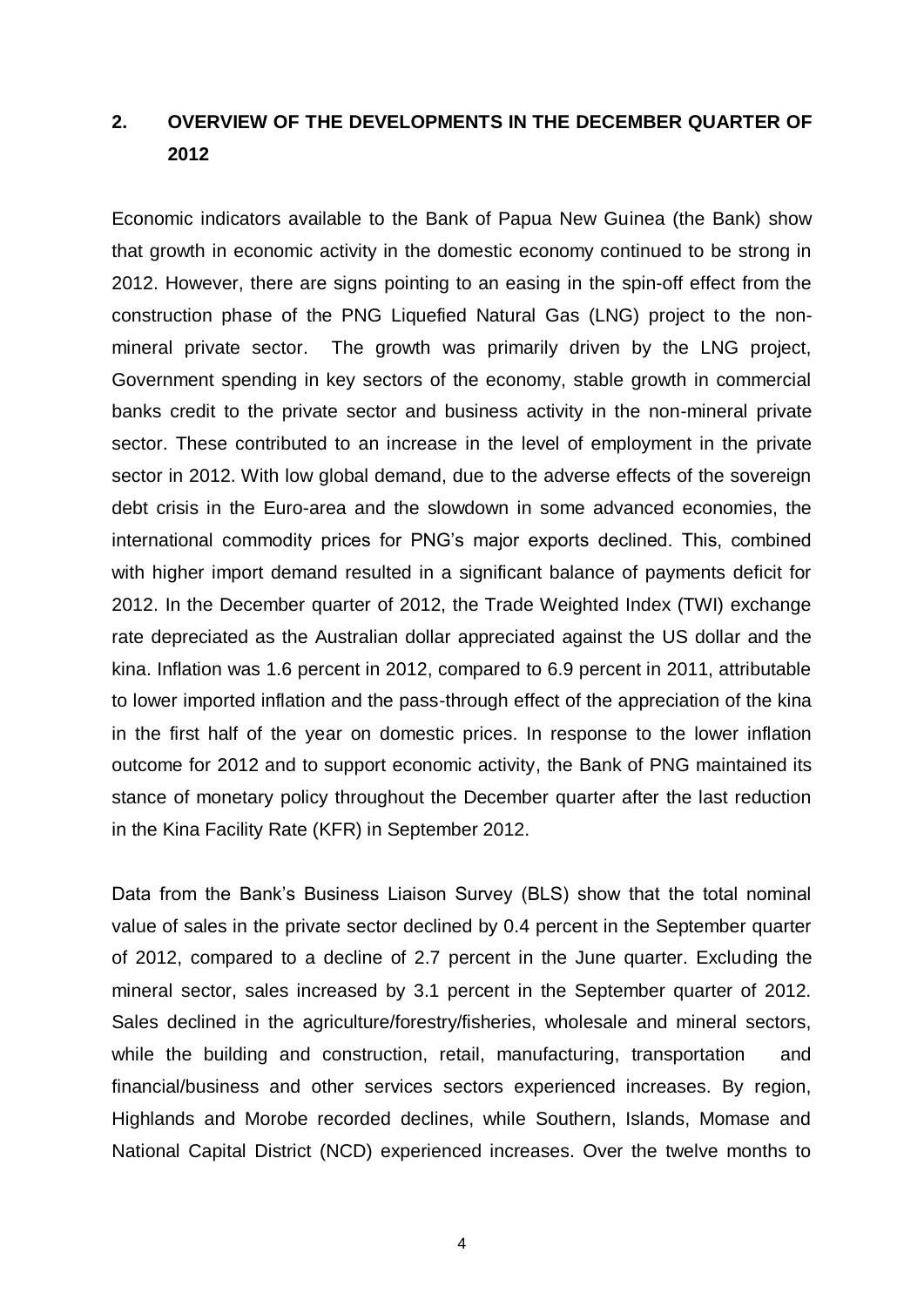September 2012, total sales declined by 3.0 percent, while excluding the mineral sector, it increased by 3.1 percent.

The Bank's Employment Index shows that the total level of employment in the private sector increased by 0.6 percent in the December quarter of 2012 compared to an increase of 1.6 percent in the previous quarter. The level of employment increased in all sectors, except the agriculture/forestry/fisheries, and financial/business and other services sectors. Excluding the mineral sector, the level of employment increased by 0.5 percent. There were increases in all regions, except the Southern region. In 2012, the total level of employment increased by 6.4 percent, while excluding the mineral sector, it increased by 6.5 percent.

Quarterly headline inflation, as measured by the Consumer Price Index (CPI), was 0.8 percent in the December quarter of 2012, the same as in the September quarter. There were increases in all the expenditure groups, except the 'Food' group. The annual headline inflation rate was 1.6 percent in the December quarter, compared to 2.0 percent in the September quarter. The outcome was attributed to lower imported inflation, the government's tariff reduction program and pass through effect of the kina appreciation in the first half of 2012. By region, all urban areas recorded price increases in the December quarter except Port Moresby, which recorded a decline. The annual exclusion-based inflation declined by 1.9 percent in 2012, following an increase of 7.7 percent in 2011, while the annual trimmed-mean inflation increased by 0.6 percent in 2012, compared to an increase of 7.0 percent in 2011.

In the December quarter of 2012, the daily average kina exchange rate depreciated against all the major trading partners' currencies, except the Japanese yen. It depreciated against the US dollar by 0.7 percent to 0.4780, Australian dollar by 0.6 percent to 0.4604, and pound sterling by 2.6 percent to 0.2977. Against the yen, it appreciated by 2.6 percent to 38.8280. These movements resulted in the depreciation of the daily average Trade Weighted Index (TWI) exchange rate to 37.68 in the December quarter of 2012 from 38.06 in the September quarter. For the year as a whole, the kina appreciated against all the major currencies. It appreciated by 13 percent against the US dollar to 0.4799, Australian dollar by 13 percent to 0.4637, pound sterling by 14 percent to 0.3031, yen by 13 percent to 38.3033 and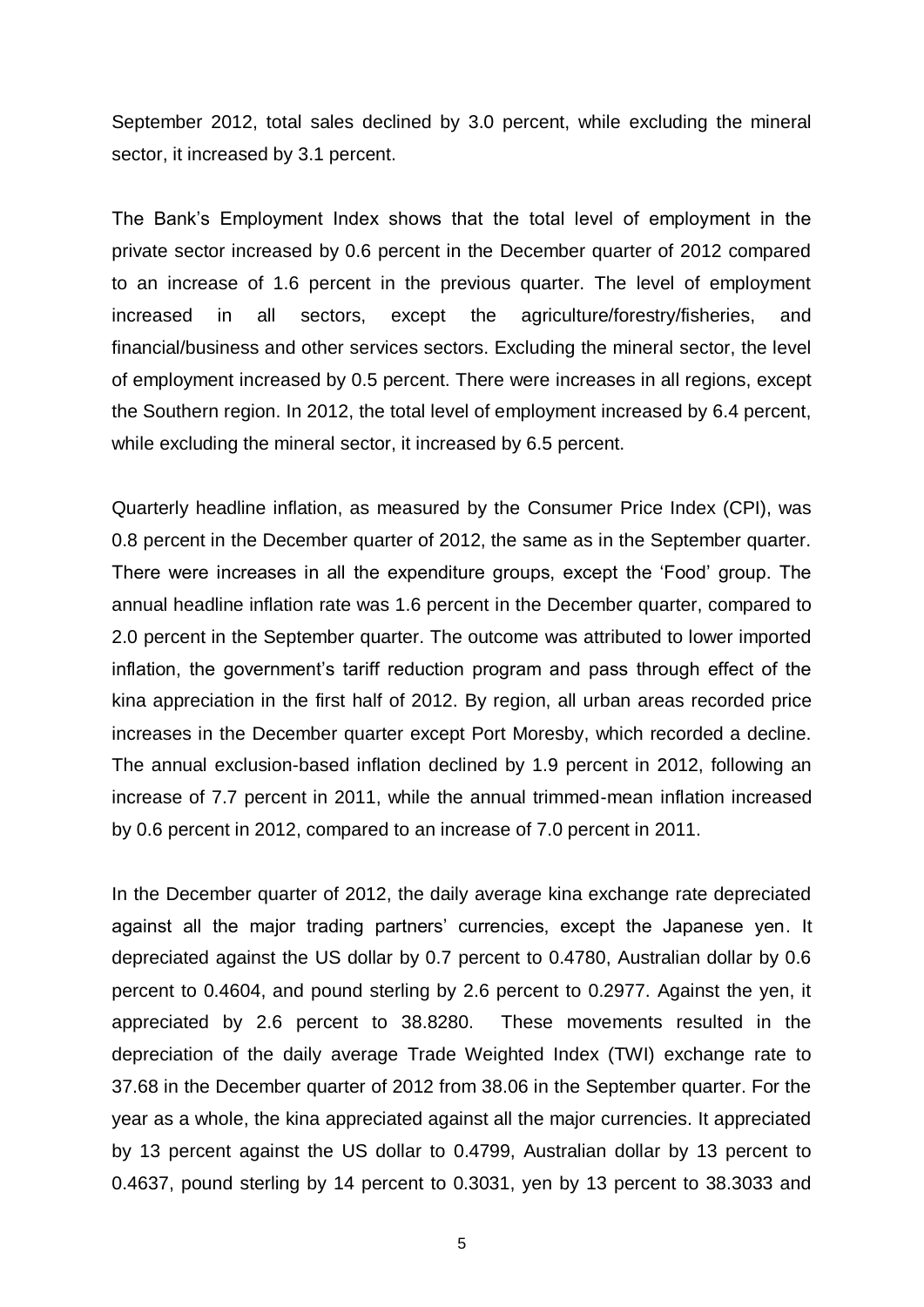euro by 22 percent to 0.3733. Against the TWI exchange rate, it appreciated by 13.5 percent to 37.64.

Higher international prices for some of PNG's export commodities resulted in an 11.4 percent increase in the weighted average kina prices in 2012, compared to the corresponding period of 2011. There was a 22.4 percent increase in the weighted average price of mineral exports, with higher prices for gold, copper and crude oil. The weighted average price of non-mineral exports declined by 16.0 percent as a result of the appreciation of the kina against the US dollar and lower international prices for all agricultural commodities, logs and marine products.

The overall deficit in the balance of payments was K850 million in 2012, compared to a surplus of K1,096 million in 2011. This outcome was due to a deficit in the current account, which more than offset a surplus in the capital and financial account.

The current account recorded a deficit of K4,061 million in 2012, compared to a deficit of K407 million in 2011. The significant deficit in the current account was due to higher net services and income payments, which more than offset a trade surplus and net transfer receipts.

The capital account recorded a net inflow of K32 million in 2012, compared to K73 million in 2011, reflecting lower transfers by donor agencies for project financing. The financial account recorded a higher net inflow of K2,761 million in 2012, compared to a net inflow of K1,526 million in 2011. The outcome was due to inflows from portfolio and other investments in short term money market instruments by resident entities and drawdown in net foreign assets of the domestic banking system. There was also net an inflow from foreign currency account balances of mineral companies. These more than offset a net outflow, reflecting foreign direct investments abroad and investments in financial derivative instruments by resident entities.

The level of gross foreign exchange reserves at the end of December 2012 was K8,340.8 (US\$4,007.8) million, sufficient for 11.0 months of total and 15.9 months of non-mineral import covers.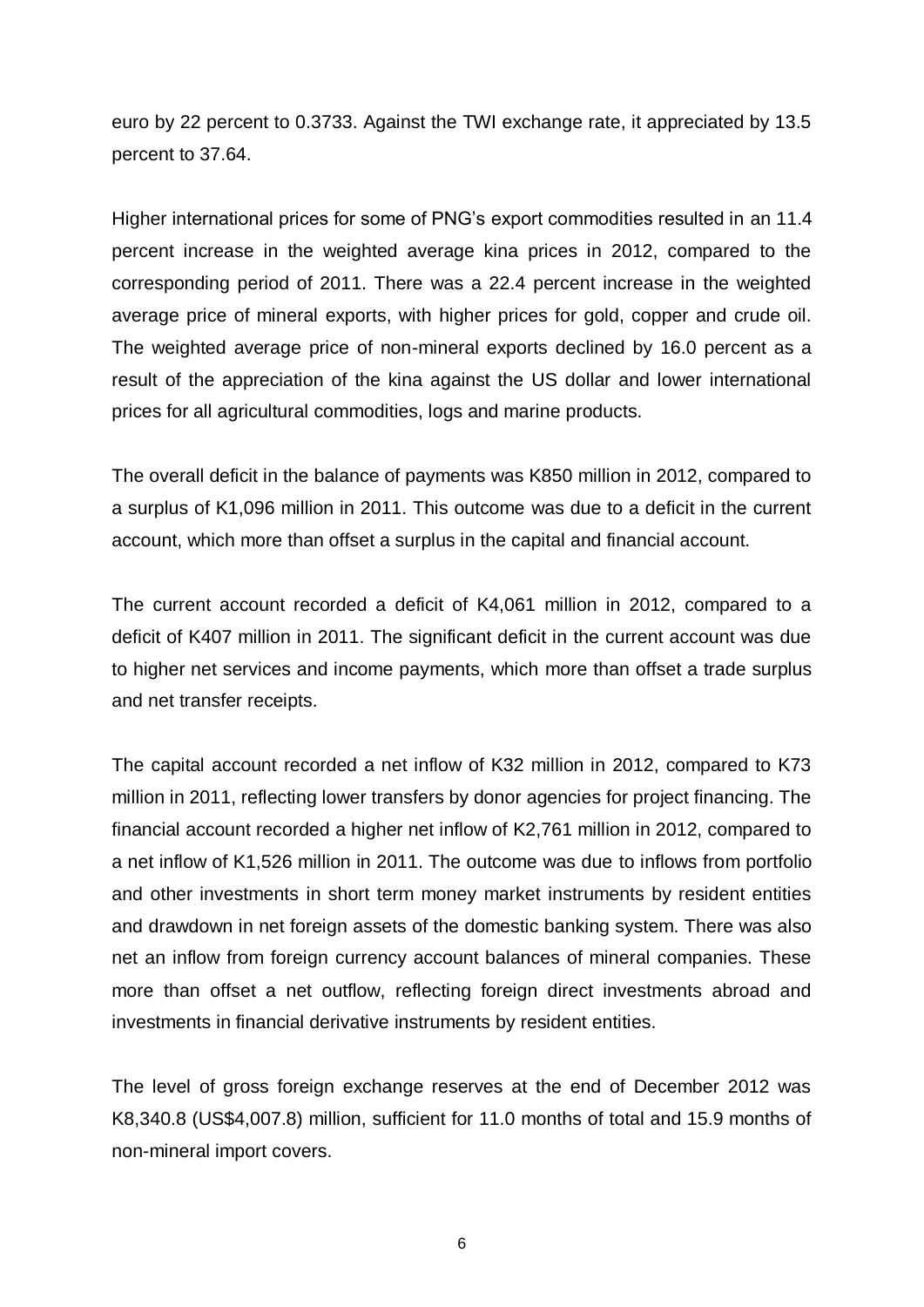Following the reduction in the KFR by 100 basis points in September 2012, the Bank maintained its stance of monetary policy and kept the KFR at 6.75 percent throughout the December quarter of 2012. Domestic interest rates continue to remain low due to the high liquidity levels. Rates for short-term Government securities decreased across all maturities between the end of September and December 2012.

The Bank continued to utilise its Open Market Operation (OMO) instruments in the conduct of monetary policy in the December quarter of 2012. There was a net issuance of K21.6 million in CBBs during the quarter. The Government retired K557.6 million in Treasury bills due to its favourable cash flow position. A total of K136.7 million in Inscribed stocks was issued during the quarter, which assisted to diffuse some of the excess liquidity. The Cash Reserve Requirement (CRR) for the commercial banks was maintained at 8.0 percent in the December quarter.

The average level of broad money supply (M3\*) increased by 2.1 percent in the December quarter of 2012, compared to an increase of 0.4 percent in the September quarter. This outcome was mainly influenced by an increase of 4.0 percent in average private sector credit. Average net domestic claims outstanding, excluding net claims on the Central Government, increased by 4.3 percent in the December quarter, following an increase of 4.8 percent in the September quarter. The average level of monetary base (reserve money) grew by 6.6 percent in the December quarter of 2012, following a decline of 7.6 percent in the September quarter.

The net foreign assets of the financial corporations, comprising of depository corporations (DCs) and other financial corporations (OFCs), increased by 4.2 percent to K10,074.2 million in the December quarter of 2012, compared to a decline of 5.0 percent in the previous quarter. This resulted from higher net foreign assets of the Central Bank and other depository corporations (ODCs), which more than offset a decline in the net foreign assets of OFCs. Net claims on the Central Government decreased by K8.2 million to K1,881.9 million in the December quarter of 2012, compared to an increase of K71.5 million in the previous quarter. This resulted from higher deposits in Government trust accounts and maturing of Government securities by ODCs.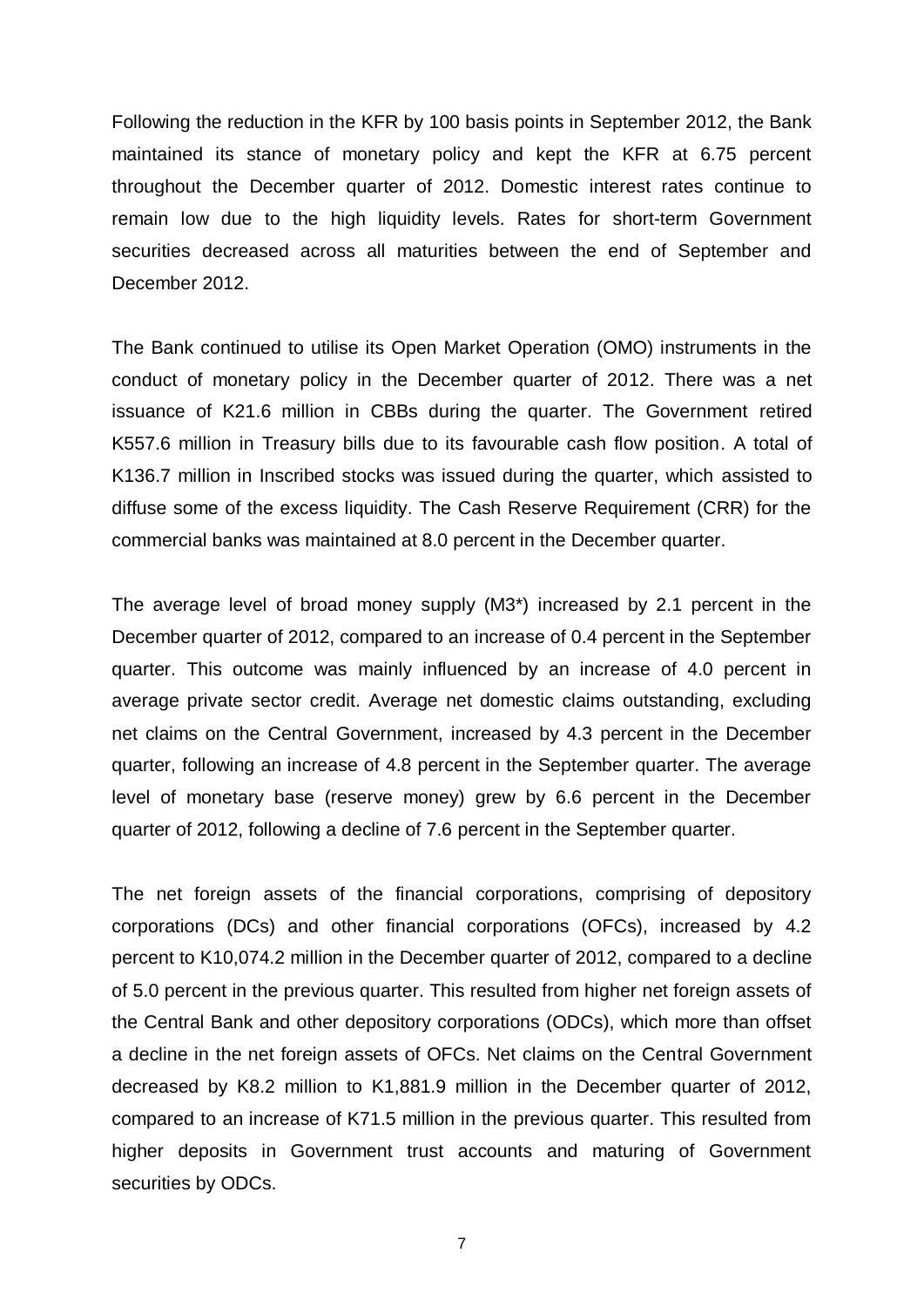Total domestic credit extended by financial corporations to the private sector, public non-financial corporations, Provincial and Local level Governments, and other financial corporations, increased by K299.4 million to K10,648.5 million in the December quarter of 2012, compared to an increase of K722.5 million in the September quarter of 2012. This was mainly due to an increase of K287.3 million in credit extended to the private sector. The growth reflected advances by the ODCs to the manufacturing, hotel and restaurant, mining and quarrying, commerce, building and construction and transport and communication sectors, as well as the household sector for personal advances. The annual growth in domestic credit, excluding the Central Government, was 17.6 percent.

Preliminary estimates of the fiscal operations of the National Government in 2012 showed an overall deficit of K494.6 million, compared to a deficit of K65.7 million in 2011. This represents 1.5 percent of nominal Gross Domestic Product (GDP) and is the result of a higher expenditure more than offsetting an increase in revenue.

Total revenue, including foreign grants was K9,442.2 million in 2012, 1.5 percent higher than the receipts collected in 2011. This represents 93.0 percent of the 2012 revised budgeted revenue. The marginal increase in revenue resulted from higher tax receipts, which more than offset the declines in non-tax revenue and foreign grants.

Total expenditure was K9,936.8 million in 2012, 6.0 percent higher than in 2011 and represents 94.1 percent of the revised budgeted appropriation for 2012. This resulted from higher expenditure in both the development and recurrent budgets. The budget deficit of K494.6 million, was financed from external and domestic sources with K124.0 million and K370.6 million, respectively. External borrowing totalled K168.9 million from concessional sources, which more than offset loan repayments of K8.1 million to commercial and K36.8 million to extraordinary sources. Domestic financing comprised of a net drawdown of Government deposits at the Central Bank totalling K1,160.8 million, combined with net issuance of Government securities totalling K28.9 million and K342.9 million issued to ODCs and OFCs,